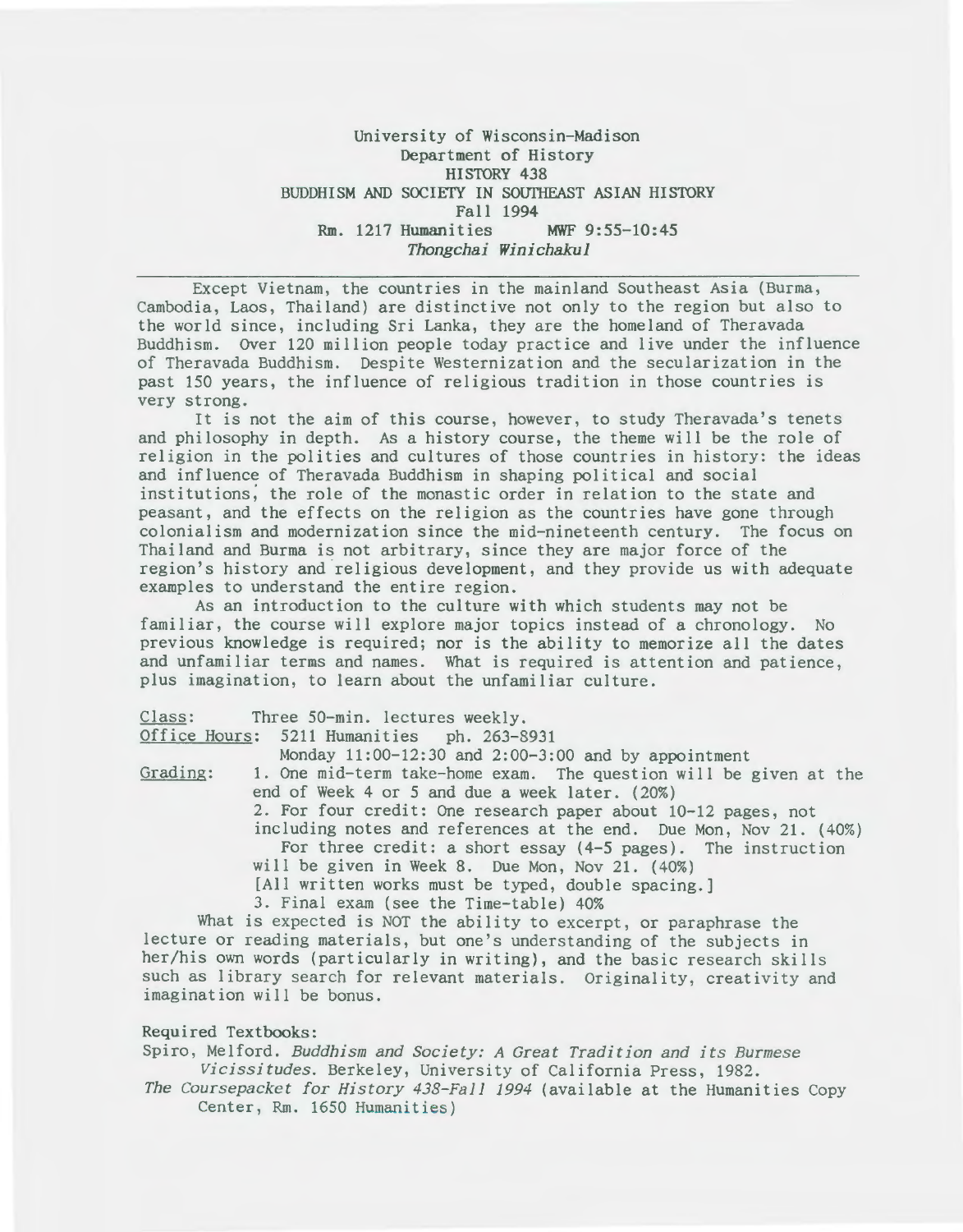#### Recommended books:

Ishii, Yoneo. *Sangha, State and Society: Thai Buddhism in History*  Tambiah, Stanley J. *World Conqueror and World Renouncer*  Smith, Bardwell. *Religion and Legitimation of Power in Thailand Laos and* 

*Burma.* (Out of prints. Find in the Reserves.)

Aung-Thwin, Michael. *Pagan: The Origins of Modern Burma.* Honolulu: University of Hawaii Press, 1985.

All the texts and recommended books, including the coursepacket, are also available in the Reserves Collection (in the College Library). The previous coursepackets of this course remain in the Reserves, although the materials are not entirely the same. (See History 459 for Spring 1993 and History 438 for Spring 1994.)

### Note on the Readings:

The required readings are in either Spiro, 1982 or in the coursepacket. The number at the end of each item is page numbers. The supplemental readings are recommended for anyone interested in particular topics.

#### SCHEDULE

- ORIENTATION Sept 2 Introduce the course: aims and objectives of the course, business, assignments, expectation.
- WEEK 1 (Sept 5,7,9) Introduce Southeast Asia and its history in brief The Buddha

Assignment: To be anounced in class Reading: \* Conze, Edward. Buddhism. 34-39.

WEEK 2 (Sept 12,14,16) Two major "orders" of Buddhism Theravada Buddhism to Southeast Asia Asia Reading: \* Conze, Edward. <u>A Short History of Buddhism</u>. 9-47.<br>\* Lester, Robert. <u>Theravada Buddhism in Southeast Asia</u>. 66-80.

#### IDEAS

WEEK 3 (Sept 19,21,23) The Four Noble Truth, Nirvana, Karma, merit

Reading: \* Spiro. Buddhism and Society. chap. 2,4,5 (31-65, 92-139) \* Keyes, Charles, "Merit Transference in the Kammic Theory of Popular Theravada Buddhism," in Karma: an Anthropological Inquiry, ed. Charles F. Keyes. 261-86

WEEK 4 (Sept 26,28,30) Buddhism and popular belief

- Reading: \* Kirsch, A, Thomas. "Complexity in the Thai Religious
	- System," Journal of Asian Studies 36 (1977): 241-266
		- \* Spiro. Buddhism and Society. chap. 6,7 (140-87)
		- \* Terwiel, B.J. Monks and Magic. 72-96

WEEK 5 (Oct 3,5,7) (To be announced) Reading: "Spirits of the Yellow Leaves" (in the coursepacket)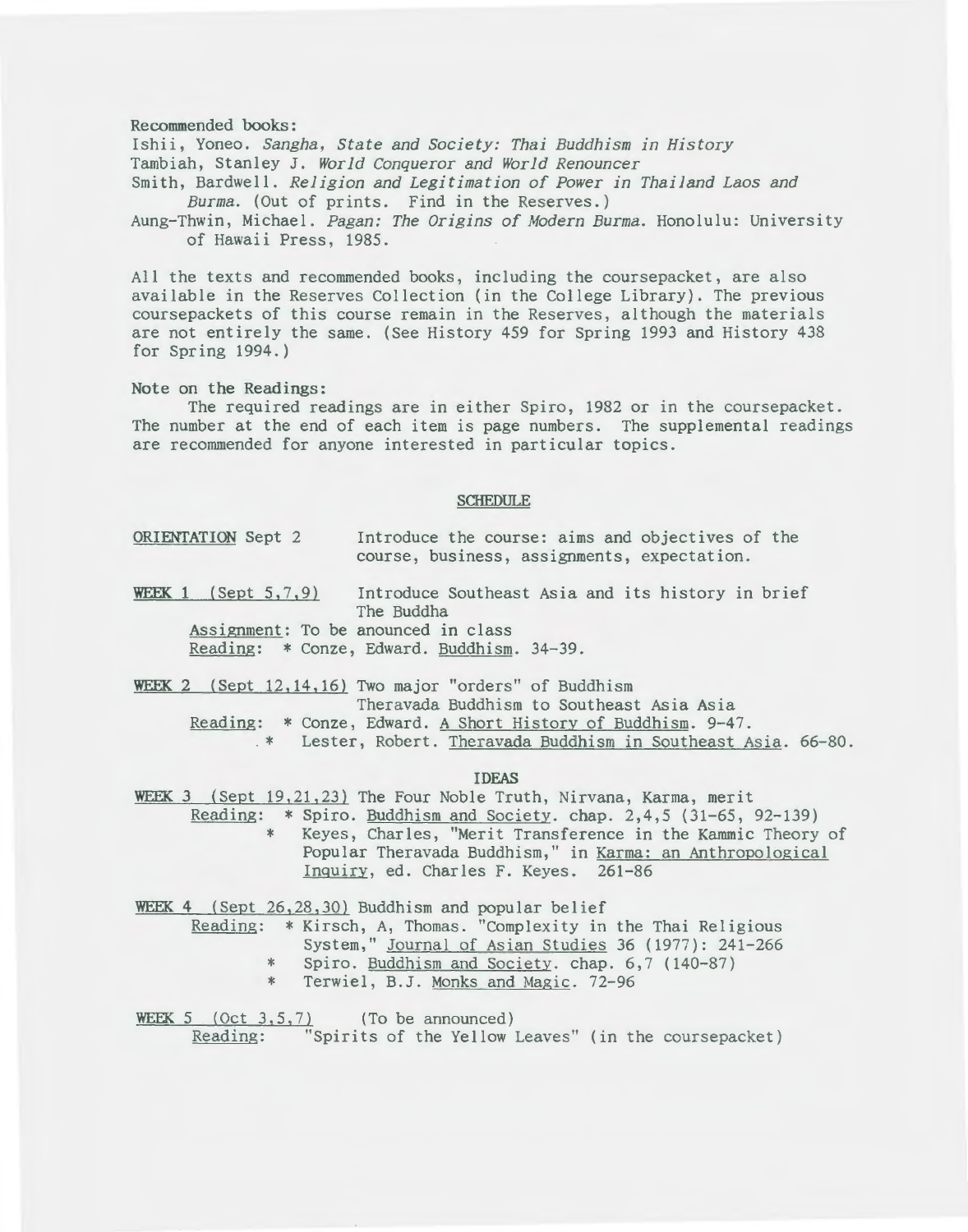WEEK 6 (Sept 10,12,14) Cosmology and social order

- Reading: \* Reynolds, Frank E. Three Worlds According to King Ruang: A Thai Buddhist Cosmology. introduction pp. 5-37·. The entire book is a translation of a thirteenth century Thai cosmographical text.
	- \* Heine-Geldern, Robert. Conceptions of State and Kingship in Southeast Asia
	- \* Reynolds, Craig J. "Buddhist Cosmography in Thai History, With Special Reference to Nineteenth Century Culture Change," Journal of Asian Studies 35 (1976): 203-220

## THE SANGHA (MONASTIC ORDER)

WEEK 7 (Oct 17,19,21) The *sangha* 

Reading: \* Spiro. Buddhism and Society. pp. 279-320, 365-77, 396-421<br>\* Tambiah. S. J. The Buddhist Saints of the Forest and the Co Tambiah, S.J. The Buddhist Saints of the Forest and the Cult of Amulets. chap. 5 (53-77).

## BUDDHIST POLITY

WEEK 8 (Oct 24, 26, 28) Merit and power, kingship, and state

- Reading: \* Aung-Thwin, Michael. "Divinity, Spirit and Human: Conceptions of Classical Burmese Kingship," in Centers. Symbols and Hierarchy : Essays on Classical States in Southeast Asia. ed. Lorraine Gesick. 45-86
	- \* Tambiah, S.J. World Conqueror and World Renouncer. 111-131
	- \* Wyatt, David K. "The Subtle Revolution of King Rama I of
	- Siam," in Moral Order and the Question of Change. 9-52 .

WEEK 9 (Oct 31, Nov 2,4) Religious legitimation of power and rebellions Reading: \*Mendelson, E. Michael. Sangha and State in Burma: A Study of Monastic Sectarianism and Leadership. 42-65.

- \* Aung-Thwin, Michael. "The Role of *sasana* Reform in Burmese History: Economic Dimension of a Religious Purification," Journal of Asian Studies. 38 (1979): 671-88
- \* Keyes, Charles F. "Millennialism, Theravada Buddhism and Thai Society," Journal od Asian Studies 36 (1977): 283-302
- \* Spiro. Buddhism and Society. 171-180
- \* Adas, Michael. "Bandits, Monks, and Pretender Kings: Pattern of Peasant Resistance and Protest in Colonial Burma, 1826- 1941," in Power and Protest in the Countryside, ed. Robert P. Wellner. 75-105.

#### TRANSITION

| WEEK $10$ (Nov $7, 9, 11$ ) |     | Buddhism and colonialism in Burma                             |
|-----------------------------|-----|---------------------------------------------------------------|
|                             |     | Buddhism, socialism and nation-building in Burma              |
|                             |     | Reading: * Sarkisyanz, E. Buddhist Backgrounds of the Burmese |
|                             |     | Revolution. 110-179                                           |
|                             | $*$ | Adas, Michael. "Bandits, Monks, and Pretender Kings: Pattern  |
|                             |     | of Peasant Resistance and Protest in Colonial Burma, 1826-    |
|                             |     | 1941," in Power and Protest in the Countryside, ed. Robert    |
|                             |     | P. Wellner. 75-105.                                           |
|                             |     |                                                               |
|                             |     |                                                               |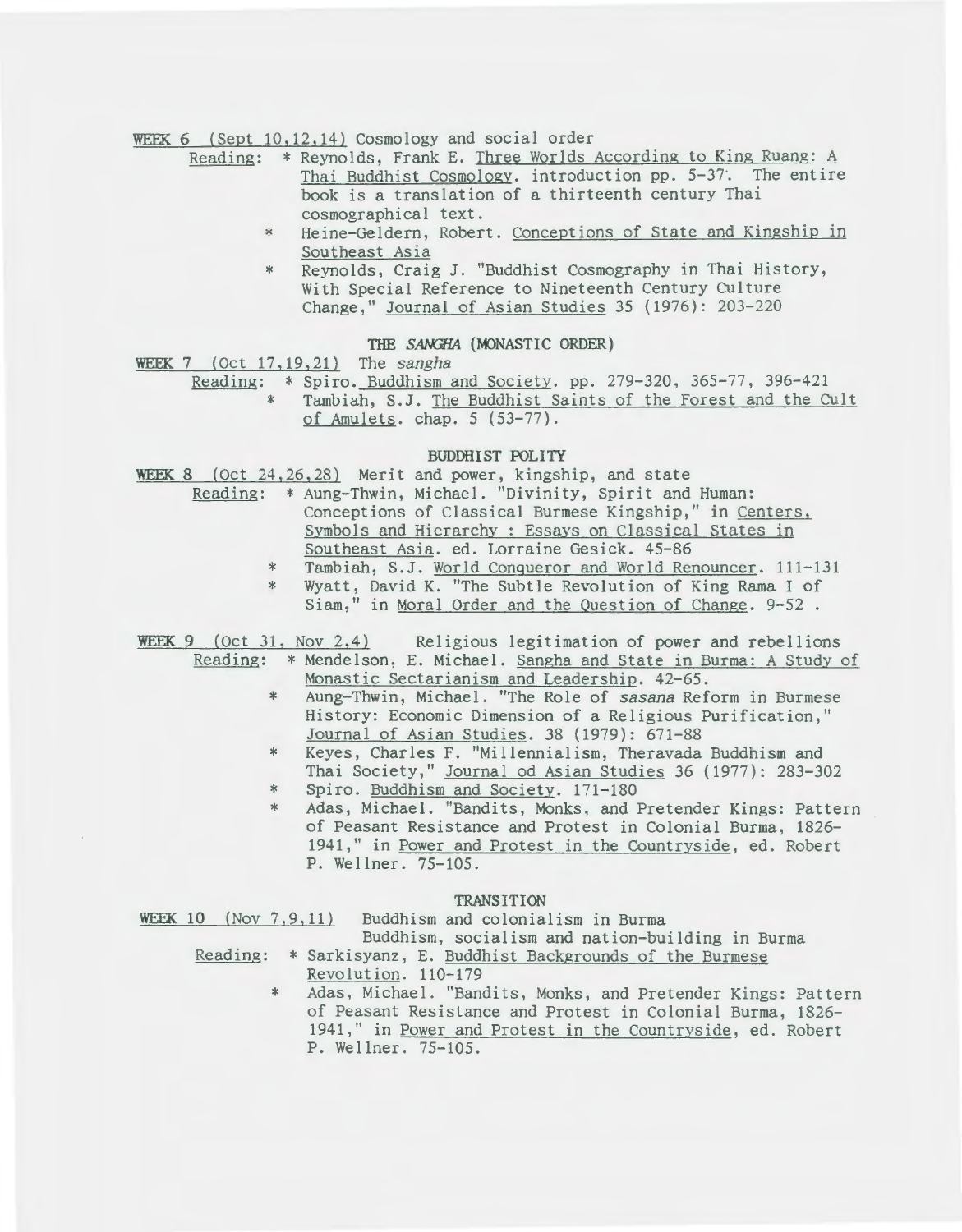WEEK 11 (Nov 14, 16, 18) Modern Buddhism in Siam

The sangha and nation-building in Siam

- Reading: \* Kirsch, A. Thomas. "Modernizing Implications of Nineteenth Century Reforms in Thai Sangha," in Religion and Legitimation of Power. 52-65
	- \* Reynolds, Frank E., "Sacral Kingship and National Development: The Case of Thailand," in Religion and Legitimation of Power. pp.l00-110
	- \* Keyes, Charles F. "Buddhism and National Integration in Thailand," Journal of Asian Studies. 30 (1971): 551-568
	- \* Excerpts from Alabaster, Henry. The Modern Buddhist, Being the Views of a Siamese Minister of State on His Own and Other Religions. (See in the coursepacket.)

## BUDDHISM AND MODERN NATIONS

WEEK 12 (Nov 21,23) Buddhism, women, and the prostitution issue

- Reading: \*Kirsch, A. Thomas, "Buddhism, Sex-role and Thai Economy," in Women of Southeast Asia. ed. Penny Van Esterik. Center for Southeast Asian Studies, Northern Illinois University. 16-41
	- \* Khin Thitsa. Providence and Prostitution: Image and Reality for Women in Buddhist Thailand.
	- \* Keyes, Charles F. "Mother or Mistress but Never a Monk: Buddhist Notions of Female Gender in Rural Thailand," American Ethnologist 11 (1984): 223-41
	- \* Kirsch, A. Thomas, "Text and Context: Buddhist Sex Roles/ Culture of Gender Revisited," American Ethnologist 12 (1985): 302-320.

WEEK 13 (Nov 28,30, Dec 2) Buddhism, the bourgeoisie, and forest

- Reading: \*Keyes, Charles F. "Political Crisis and Militant Buddhism," in Religion and Legitimation of Power. 147-164.
	- \* Suwanna Satha-Anand, "Religious Movements in Contemporary Thailand," Asian Survey 30 (Apr 1990): 395-408.
	- \* Taylor, J.L. "New Buddhist Movements in Thailand: An 'Individualistic Revolution', Reform and Political Dissonance," Journal of Southeast Asian Studies 21 (1990): 135-154.
	- \* Zehner, Edwin. "Reform Symbolism of a Thai Middle-class Sect: the Growth and Appeal of the Thammakai Movement,"<br>Journal of Southeast Asian Studies. 21:2, 402-426
	- \* Taylor, J.L. "Living on the Rim: Ecology and Forest Monks in Northeast thailand," SOJOURN. 6:1, 106-125

|  | WEEK 14 (Dec $5, 7, 9$ ) |                          |  | Buddhism and Politics in Burma Today                           |  |  |                                                             |  |
|--|--------------------------|--------------------------|--|----------------------------------------------------------------|--|--|-------------------------------------------------------------|--|
|  |                          |                          |  | Reading: * Tin Muang and Muang Than. "The sangha and sasana in |  |  |                                                             |  |
|  |                          |                          |  |                                                                |  |  | Socialist Burma," SOJOURN: Social Issues in Southeast Asia. |  |
|  |                          | $3:1$ (Feb. 1988), 26-61 |  |                                                                |  |  |                                                             |  |

WEEK 15 (Dec 12,14) Final remarks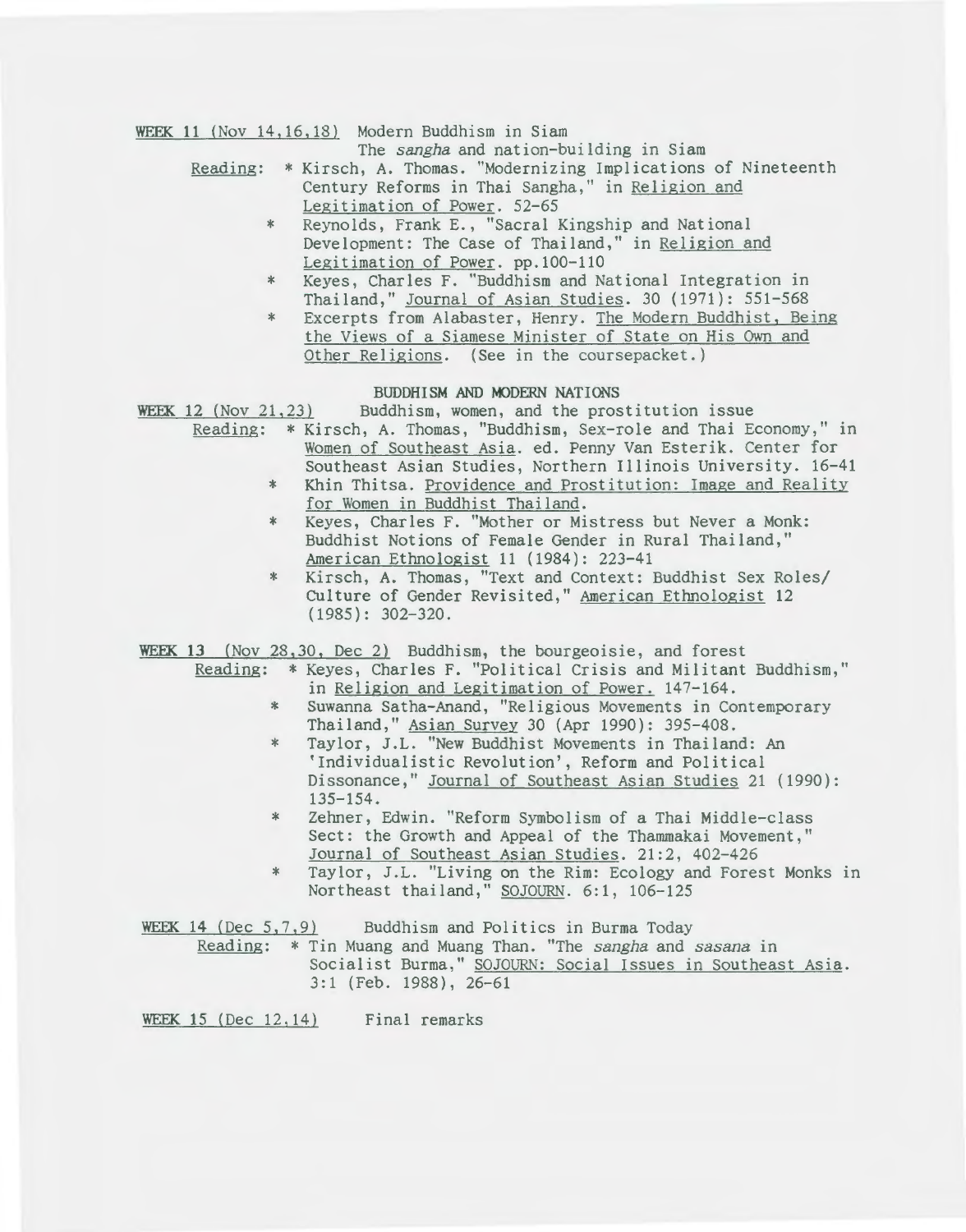### SUPPLEMENTARY MATERIALS

### (for weekly reading, research and FYI)

Week 1 & 2 Introduction to Southeast Asia and early history of Buddhism to Southeast Asia - Coedes, George. The Making of Southeast Asia. 10-87 - Than Tun. Essays on the History and Buddhism of Burma. 3-58 Week 3 Nirvana, Karma and merit - Aung-Thwin, Michael. Pagan. chap. 2 (30-47) - Lester, Robert. Theravada Buddhism in Southeast Asia. 23-46 - Keyes, Charles ed. Karma: an Anthropological Inquiry. - Conze, Edward. Buddhism. 11-48 Week 4 Popular Belief<br>- Spiro. Burmese Supernaturalism. - Anuman Rajadhon. Popular Buddhism in Siam and Other Essays on Thai Studies. 25-68, 99-168<br>- Tambiah, S.J. Buddhism and the Spirit Cults in Northeast Thailand. chap 13-20 (223-366) -Texter, Robert. Patterns of Worship, and Roster of Gods. Week 6 Cosmology - Sarkisyanz, E. Buddhist Background of the Burmese Revolution. chap.11,13 (68-74, 82-86) - Reynolds, Frank E. "Ritual and Social Hierarchy: An Aspect of Traditional Religion in Buddhist Laos," in Religion and Legitimation of Power. 166-74. Week 7 Sangha - Ishii. Sangha, State and Society. chap 1 (3-33) - Reynolds, Craig J.The Buddhist Monkhood in the Nineteenth Century Thailand. chap 2 - Lester, Robert. Theravada Buddhism in Southeast Asia chap 5-7 (83-150) - Wijayaratna, Mohan. Buddhist Monastic Life. Week 8 Merit, power, kingship and state -Spiro. Buddhism and Society. chap.16 (378-395) -Reynolds, Frank E. "The Holy Emerald Jewel: Buddhist Symbolism and Political Legitimation in Thailand and Laos," in ed. Bardwell Smith. Religion and Legitimation of Power. 175-193<br>- Ishii. Sangha, State and Society. chap.2-3 (34-66) - Aung-Thwin, Michael. Pagan. chap 3 (47-68) - Aung-Thwin. "Kingship, the sangha and Society in Pagan," in Explorations in Early Southeast Asian Statecraft. eds. Kenneth Hall and John Whitmore. 205-256 - Gesick, Lorraine. "The Rise and Fall of King Taksin: A Drama of a Buddhist Kingship," in Centers, Svmbols and Hierarchies. ed. Lorraine Gesick. 87-105 - Sarkisyanz, E. Buddhist Background of the Burmese Revolution. chap. 4- 5,7-10,14-15 (26-36, 43-67, 87-97) - Hanks, Lucien M. "Merit and Power in Thai Social Order," American Anthropologist. 64 (1962), 1247-61. - Reynolds, Craig J. The Buddhist Monkhood in the Nineteenth Century Thailand. chap 1 Week 9 Religious legitimation of power and rebellions<br>- Aung-Thwin. <u>Pagan</u>. chap.8-9 -Victor Lieberman's argument against Aung-Thwin in the same journal 39 (1980) 753- 69; and then Aung-Thwin's "A Reply to Lieberman" in the same journal 40 (1980/1): 87-9.